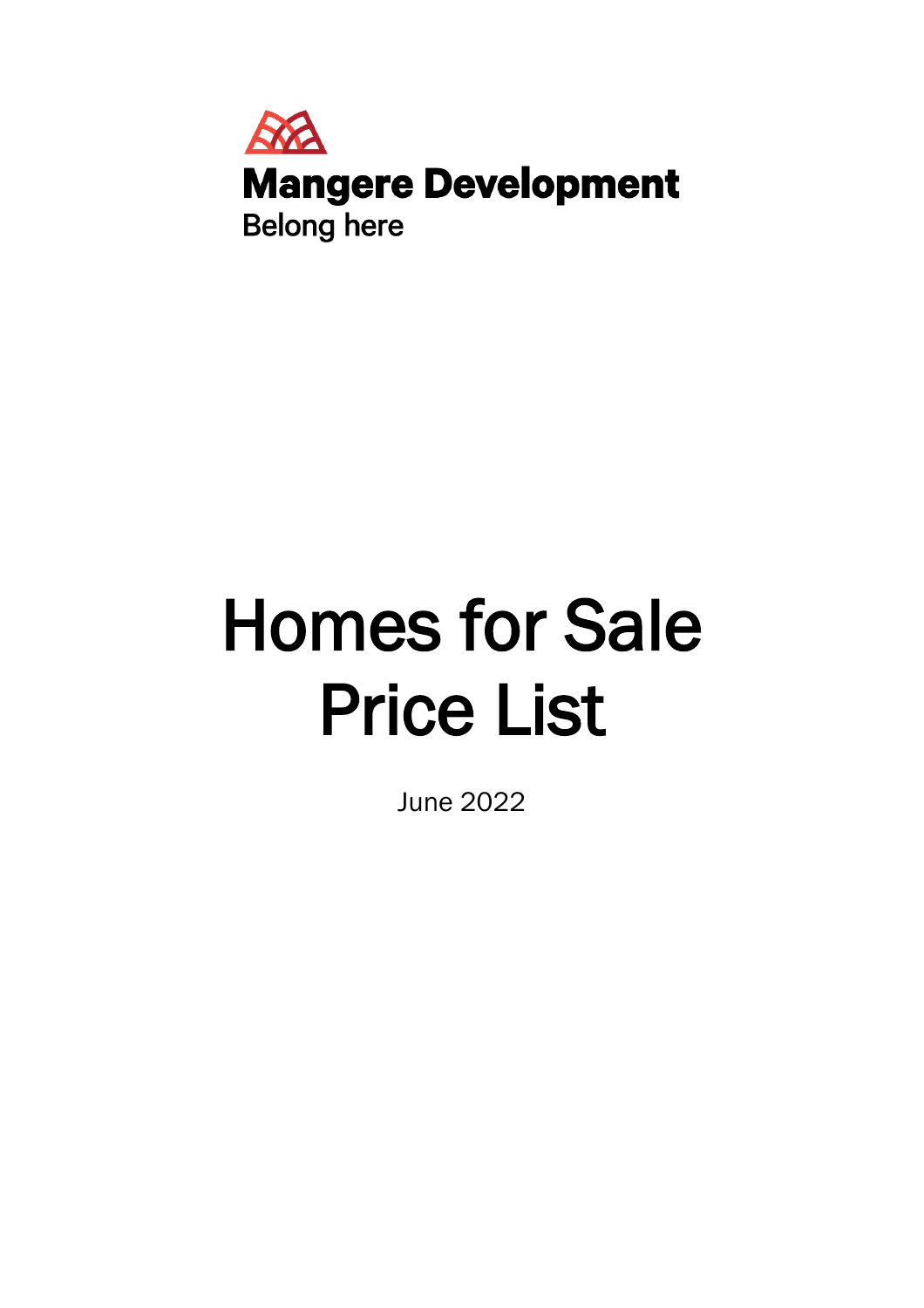#### Welcome to Mangere

Congratulations. You've made the first step towards buying your brand new home in Mangere. Mangere offers excellent lifestyle opportunities for people at all stages of life, from young professionals to families and retirees. It's a vibrant and diverse community, home to great schools, parks and playgrounds, recently improved cycle ways and walkways, a thriving arts scene, and Te Pane-o-Mataoho (Mangere Mountain), which is undergoing major restoration. All of this is located just 20 minutes from the Auckland city centre. It's also conveniently located close to several major employment hubs, two universities, Middlemore Hospital, and Auckland Airport.

Our goal has been to increase the supply and choice of housing available (including KiwiBuild) in these areas so that the Mangere community can continue to grow and thrive. At the same time, existing amenities and infrastructure like parks, streets, stormwater and wastewater systems will be brought up to date and made safer and more durable. As the suburb grows and changes over the coming years, we'll work with the community to protect the things that make Mangere unique. As the locals will tell you, if you love Mangere, Mangere will love you right back.



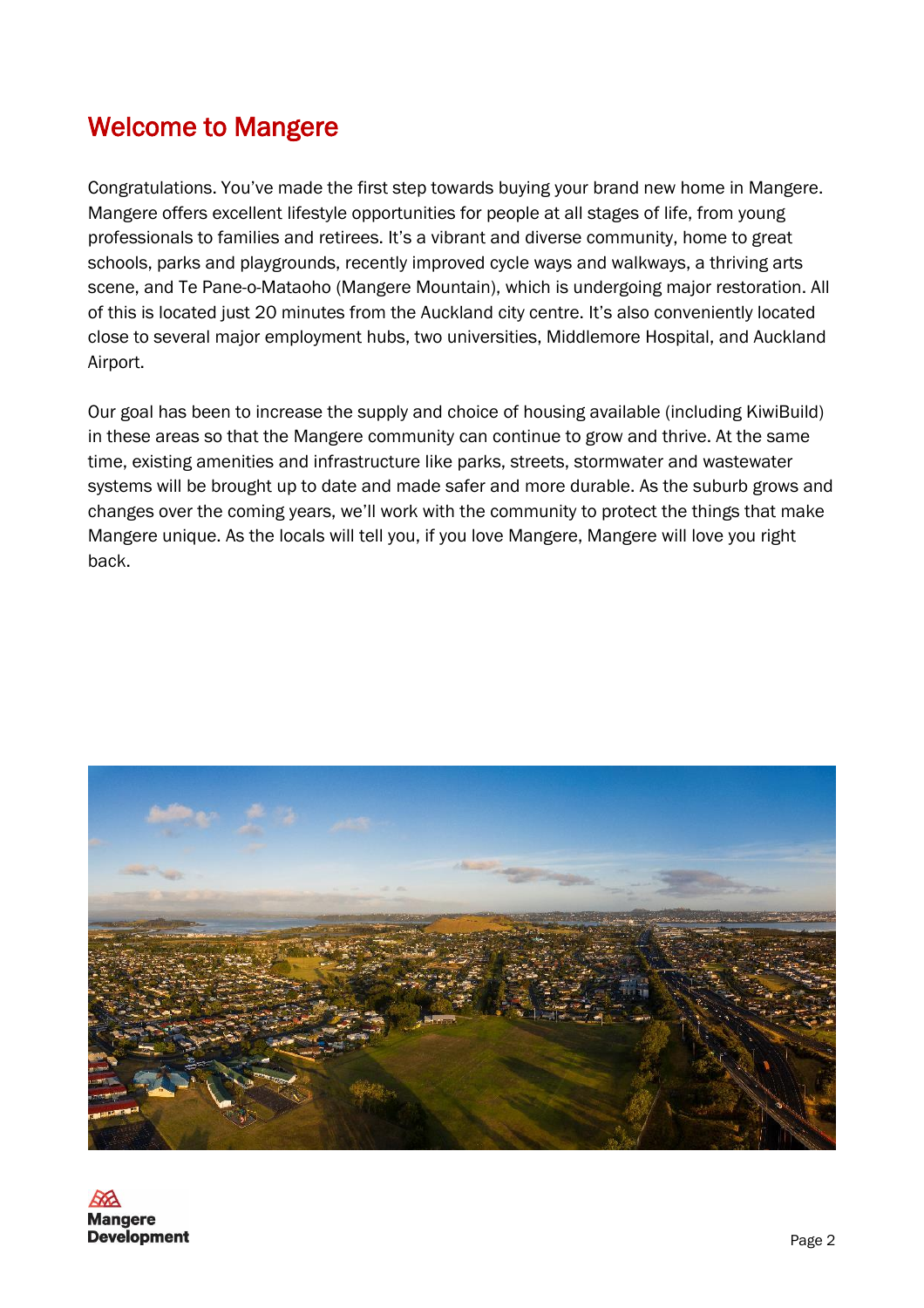## Types of homes for sale

A strong community is a diverse one, so we're building a range of homes to suit all ages and stages. The way we do this is by partnering with different building companies that will provide a variety of homes. Each building company works with different architects and designers to create different plans, using a range of materials. This creates a varied streetscape, but more importantly, provides choice for a broad cross-section of homebuyers.



Apartments

Apartments offer residents a compact living arrangement that frees up time and money with their no-fuss, low maintenance requirements. They're generally sited close to shops and transport routes due to their higher-density form. Apartments are available as a single home amongst many in an apartment building or block, or as a walk up whereby two homes are allocated to a building: one below, and one above (accessible via a staircase).



Terraces are often referred to as townhouses. They take up less land than a traditional standalone home, compensated for by their height so you get more out of your budget (and better views). Terraces allow for separation of private and shared living spaces across multiple floors.



A duplex is one of two terraced houses that share an adjoining wall. They have all the advantages of a standalone terraced home for a fraction of the price. Like the standalone terrace, they also allow for separation of private and shared living spaces across multiple floors.



Standalone or detached homes are designed and built with young and larger families in mind. These homes are bigger than the higher-density homes available in Roskill, with a land area closer to that of a typical New Zealand suburban home, and generally include private outdoor backyards and living spaces.

## **KiwiBuild**

Homes in the more affordable price range are a priority within the Mangere Development. Each builder partner is required to include KiwiBuild homes amongst their market homes within the Development. These homes will be available to purchase off the plan for eligible KiwiBuild buyers only. To find out more about KiwiBuild's eligibility requirements and application process, head to kiwibuild.govt.nz

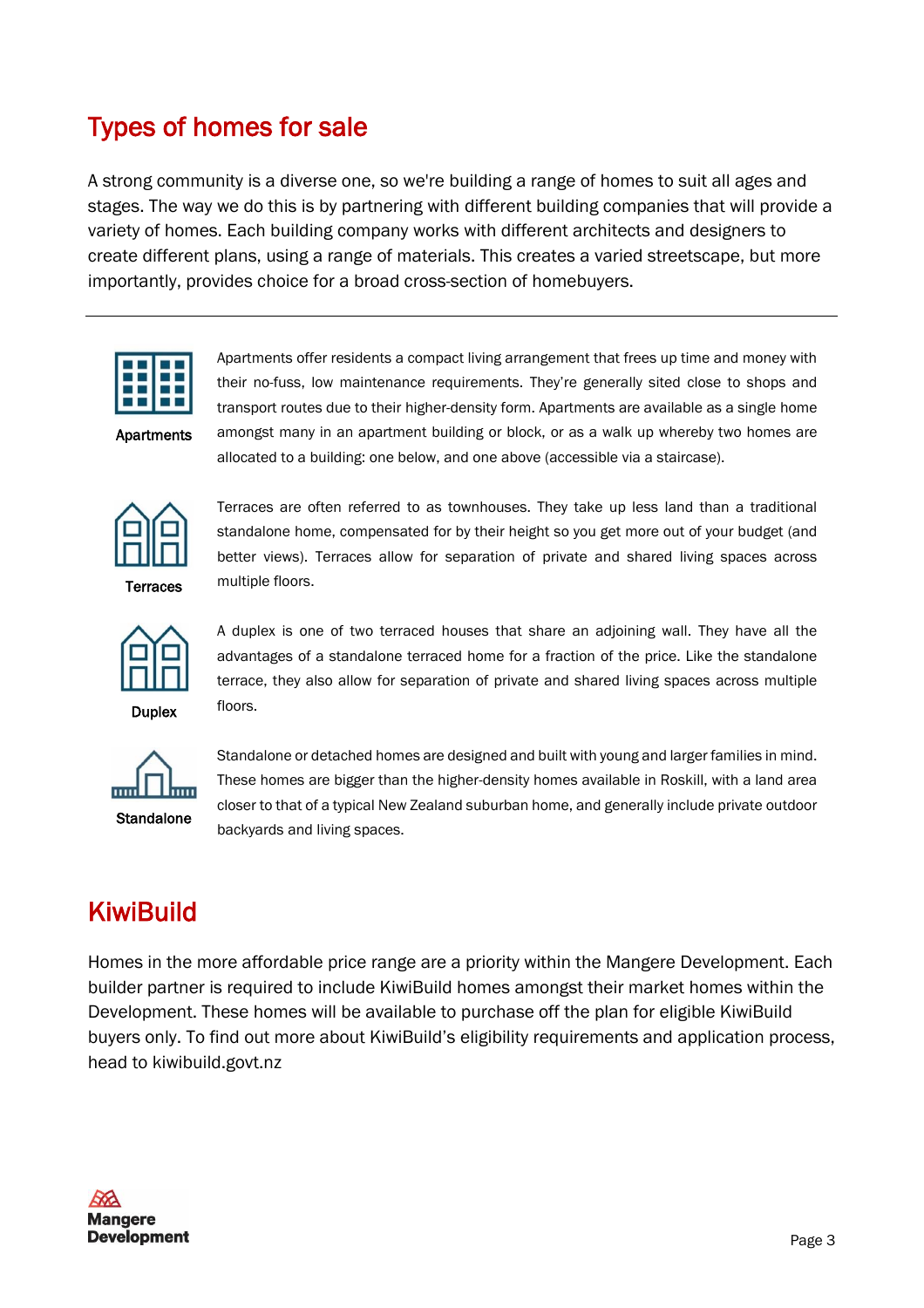#### Homestar Rating System

Each new home built as part of the Mangere Development must achieve a six Homestar rating or above. Homestar is an independent and industry-recognised standard of a building that is overseen and administered by the New Zealand Green Building Council. The rating system promotes the high-quality design and build of new residential homes ensuring they are warmer, drier, healthier and cheaper to run than a standard home built to the New Zealand building code.

To find out more about the Homestar rating system, head to nzgbc.org.nz/homestar

#### Mangere's Neighbourhoods

The Mangere Development is made up of nine project neighbourhoods. With 10,000+ new homes coming over the next 15 years, all of the neighbourhoods will benefit from a greater choice of housing and upgraded streets and local amenities. The first two neighbourhoods to get underway are Mangere West and Aorere.



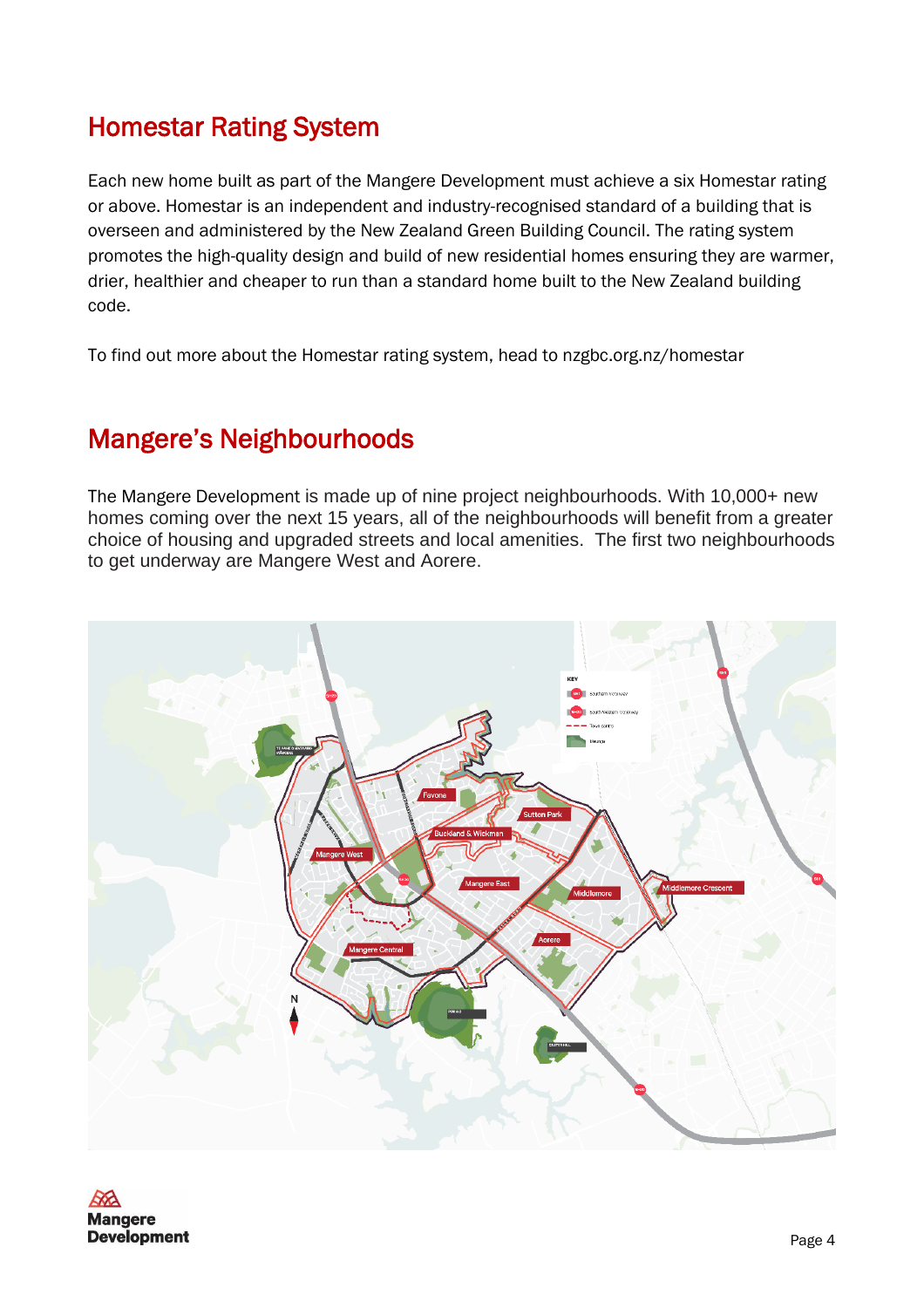#### Meet the Builder Partners

When you buy a new home as part of the Mangere Development you will be buying a home built by one of our builder partners. Each builder partner has chosen based on their reputation and build quality, so you can feel reassured that your home will be built to high standards.



 Fletcher Living has a long history and strong commitment to providing quality new homes for Kiwis. We understand that life is meant to be enjoyed, and in our brand new homes, you will be able to do that the moment you walk through the door. We carefully choose locations that offer great access to key amenities and services and develop neighbourhoods with a strong sense of community.

www.fletcherliving.co.nz